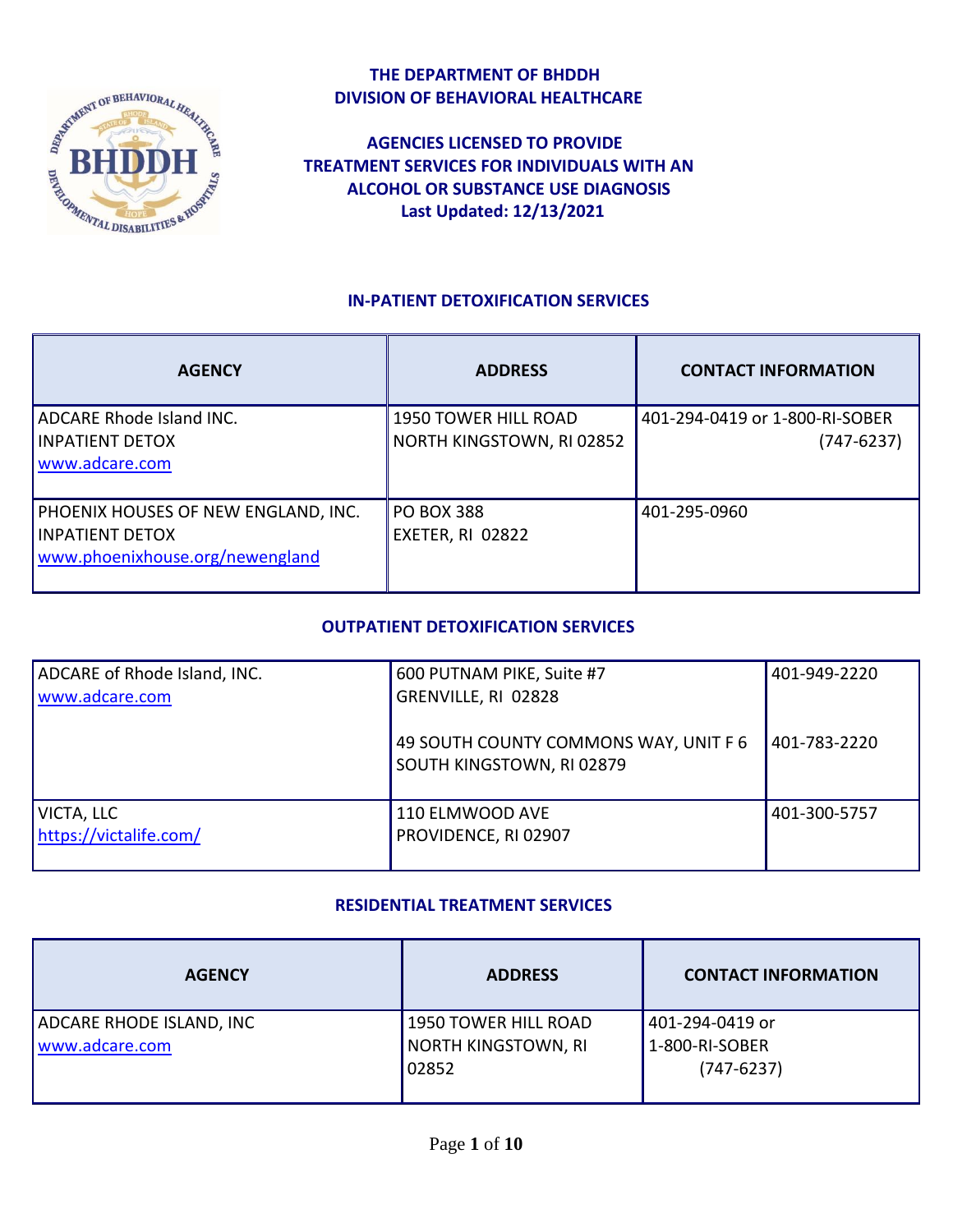| <b>AGENCY</b>                                                                                                                                                                    | <b>ADDRESS</b>                                      | <b>CONTACT INFORMATION</b> |
|----------------------------------------------------------------------------------------------------------------------------------------------------------------------------------|-----------------------------------------------------|----------------------------|
| <b>BRIDGEMARK, INC (ADULT MEN)</b><br>www.bridgemark.org                                                                                                                         | 2030 ELMWOOD AVENUE<br>WARWICK, RI 02888            | 401-781-2700               |
| COMMUNITY CARE ALLIANCE - ROBERT J.<br><b>WILSON HOUSE (ADULT MEN)</b><br>www.communitycareri.org.                                                                               | <b>80 SUMMIT STREET</b><br>PAWTUCKET, RI 02860      | 401-235-7433               |
| Emma Bradley/CARITAS HOUSE<br>(adolescents only)<br>www.lifespan.org/centers-services/childrens-<br>mental-health-services-gateway-healthcare                                    | <b>70 EAST STREET</b><br>CRANSTON, RI 02920         | 401-463-8829               |
| <b>GATEWAY HEALTHCARE INC. - EASTMAN</b><br><b>HOUSE (ADULT WOMEN)</b><br>www.lifespan.org/centers-services/substance-<br>abuse-treatment/substance-use-residential-<br>programs | <b>166 PAWTUCKET AVENUE</b><br>PAWTUCKET, RI 02860  | 401-722-4644               |
| <b>GALILEE HOUSE (ADULT MEN)</b><br>www.galileemission.org                                                                                                                       | <b>268 KINGSTOWN ROAD</b><br>NARRAGANSETT, RI 02882 | 401-789-9390               |
| MAP BEHAVIORAL HEALTH SERVICES, INC.<br>(ADULT MEN)                                                                                                                              | <b>66 BURNETT STREET</b><br>PROVIDENCE, RI 02907    | 401-785-0050               |
| JELLISON HOUSE (ADULT MEN)<br>www.communitycareri.org                                                                                                                            | <b>203 GREENVILLE AVE</b><br>JOHNSTON, RI           | 401-235-7433               |
| SSTARBIRTH PREGNANT / POST-PARTUM<br><b>WOMEN &amp; THEIR CHILDREN</b><br>www.sstar.org                                                                                          | <b>80 EAST STREET</b><br>CRANSTON, RI 02920         | 401-463-6001               |
| THE PROVIDENCE CENTER - Roads to Recovery<br>(ADULT MEN)<br>www.provctr.org                                                                                                      | 111 HOWARD AVE<br>CRANSTON, RI 02920                | 401-462-1020               |
| THE PROVIDENCE CENTER - Roads to Recovery<br>(ADULT WOMEN)<br>www.provctr.org                                                                                                    | <b>15 BAKER PINES ROAD</b><br>WYOMING, RI 02898     | 401-491-5909<br>529-0849   |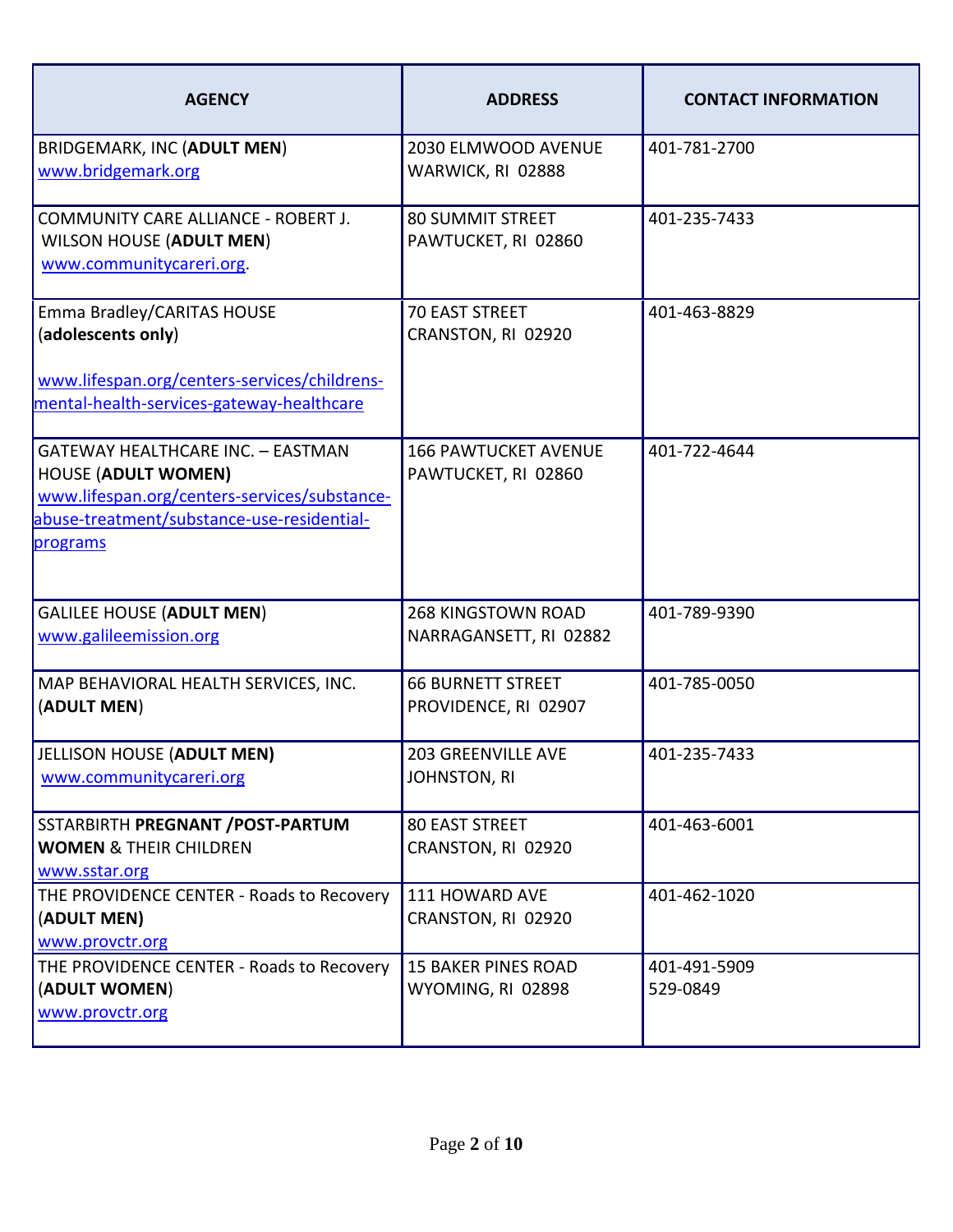| <b>AGENCY</b>                                                                                                                                  | <b>ADDRESS</b>                        | <b>CONTACT INFORMATION</b> |
|------------------------------------------------------------------------------------------------------------------------------------------------|---------------------------------------|----------------------------|
| PHOENIX HOUSES OF NEW ENGLAND,<br>INC., ADULT MEN/ ADULT WOMEN<br><b>RESIDENTIAL</b><br>www.phoenixhouse.org/locations/rhode-<br><b>island</b> | <b>PO BOX 388</b><br>EXETER, RI 02822 | 401-295-0960               |

### **OUTPATIENT SERVICES**

| <b>AGENCY</b>                                                                                                     | <b>ADDRESS</b>                                                      | <b>CONTACT INFORMATION</b> |
|-------------------------------------------------------------------------------------------------------------------|---------------------------------------------------------------------|----------------------------|
| ADCARE HOSPITAL OF WORCESTER, INC.<br>ADCARE OUTPATIENT SERVICES WARWICK<br>https://adcare.com/locations/warwick/ | <b>400 BALD HILL ROAD</b><br>WARWICK, RI 02886                      | 401-732-1500               |
| ADCARE RHODE ISLAND, INC.<br>www.adcare.com                                                                       | <b>600 PUTNAM PIKE</b><br>GREENVILLE, RI 02828                      | 1-866-802-9580             |
| <b>ADCARE RHODE ISLAND, INC.</b><br>www.adcare.com                                                                | 49 S. COUNTY COMMONS WAY<br>SOUTH KINGSTOWN, RI 02879               | 1-866-803-0536             |
| <b>ADCARE RHODE ISLAND, INC</b><br>www.adcare.com                                                                 | 1950 TOWER HILL ROAD<br>NORTH KINGSTOWN, RI 02852                   | 401-294-0419               |
| <b>ADDICTION RECOVERY INSTITUTE -NORTH</b><br>www.methadone.com                                                   | <b>31 NORTH UNION STREET</b><br>PAWTUCKET, RI 02860                 | 401-725-2520               |
| <b>ADDICTION RECOVERY INSTITUTE -SOUTH</b><br>www.methadone.com                                                   | 205 HALLENE ROAD SUITE 102<br>WARWICK, RI 02886                     | 401-737-4788               |
| <b>AWARE RECOVERY CARE OF RI, LLC</b>                                                                             | 1041 TEN ROD RD-UNIT 8<br>NORTH KINGSTOWN, RI 02862                 | 401-232-4166               |
| <b>BEHAVIORAL HEALTHCARE GROUP</b><br>(BHG LVII, LLC)-PAWTUCKET                                                   | <b>82 POND STREET</b><br>PAWTUCKET, RI 02860                        | 401-727-1287               |
| BEHAVIORAL HEALTHCARE GROUP<br>(BHG LVII, LLC)-JOHNSTON                                                           | 985 PLAINFIELD STREET<br>JOHNSTON, RI 02919                         | 401-946-0650               |
| <b>BEHAVIORAL HEALTHCARE GROUP</b><br>(BHG LVII, LLC)-MIDDLETOWN                                                  | 26 VALLEY ROAD UNITS 201 & 202 401-552-4673<br>MIDDLETOWN, RI 02842 |                            |
| BEHAVIORAL HEALTHCARE GROUP<br>(BHG LVII, LLC)-PROVIDENCE                                                         | 160 NARRAGANSET AVE.,<br>PROVIDENCE, RI 02907                       | 401-941-4488               |
| BEHAVIORAL HEALTHCARE GROUP<br>(BHG LVII, LLC)-WESTERLY                                                           | <b>86 BEACH STREET</b><br>WESTERLY, RI 02891                        | 401-596-0969               |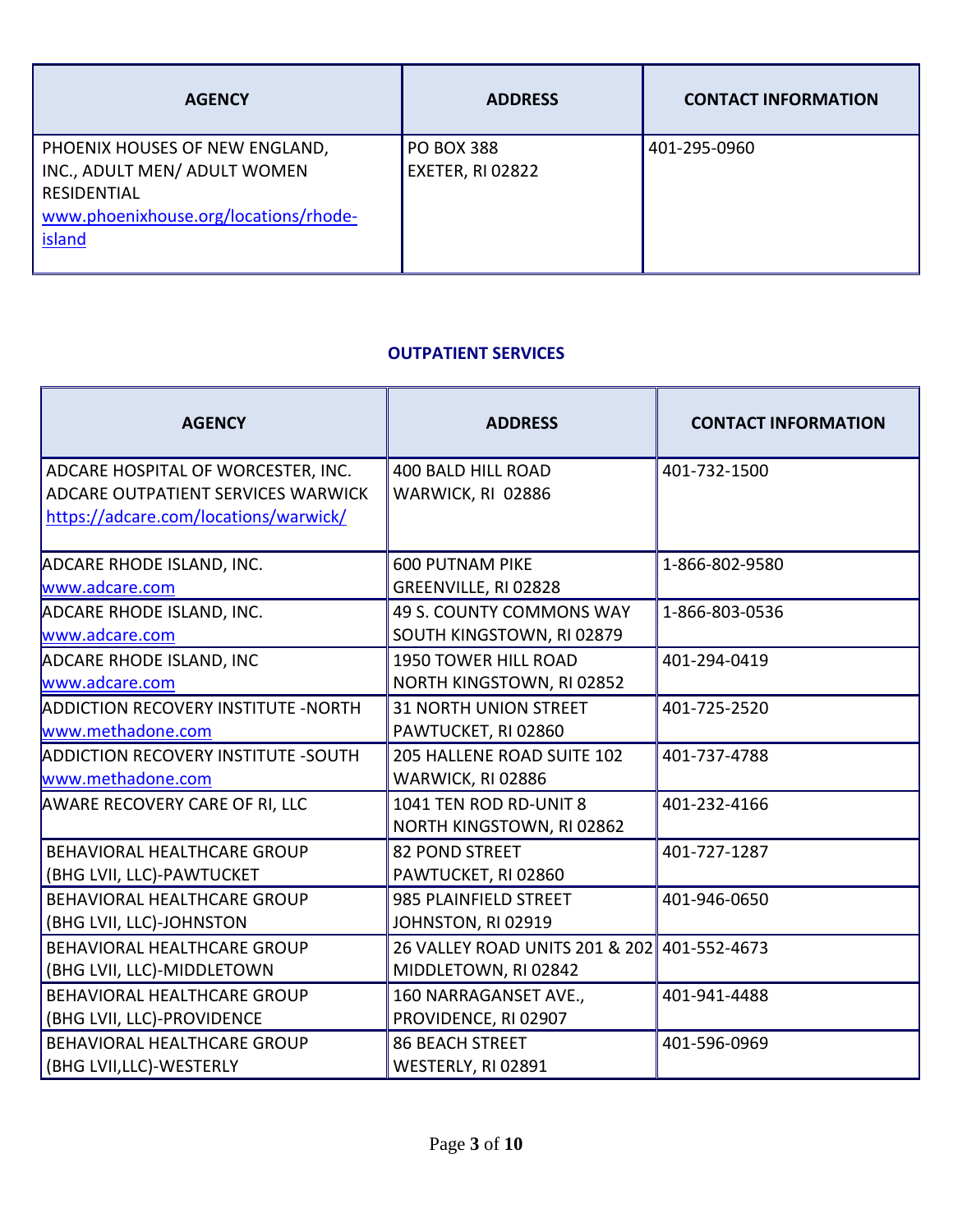| <b>AGENCY</b>                                                                                                                | <b>ADDRESS</b>                                          | <b>CONTACT INFORMATION</b>                                       |
|------------------------------------------------------------------------------------------------------------------------------|---------------------------------------------------------|------------------------------------------------------------------|
| <b>BRIDGEMARK, INC</b><br>www.bridgemark.org                                                                                 | 2020 ELMWOOD AVENUE<br>WARWICK, RI 02889                | 401-781-2700                                                     |
| CHILD & FAMILY SERVICES OF NEWPORT<br><b>COUNTY</b><br>www.childandfamilyri.com/our-<br>services/addiction-recovery-services | <b>31 JOHN CLARKE ROAD</b><br>MIDDLETOWN, RI 02842      | 401-849-2300 (Main Number)                                       |
| CODAC, INC. D/B/A CODAC BEHAVIORAL<br><b>HEALTHCARE - CODAC Cranston</b><br>www.codacinc.org                                 | <b>1052 PARK AVENUE</b><br>CRANSTON, RI 02910           | 401-461-5056                                                     |
| CODAC, INC. D/B/A CODAC BEHAVIORAL<br><b>HEALTHCARE - CODAC Providence</b><br>www.codacinc.org                               | <b>349 HUNTINGTON AVENUE</b><br>PROVIDENCE, RI 02909    | 401-942-1450                                                     |
| CODAC, INC. D/B/A CODAC BEHAVIORAL<br><b>HEALTHCARE - CODAC Newport</b><br>www.codacinc.org                                  | <b>93 THAMES STREET</b><br>NEWPORT, RI 02840            | 401-846-4150                                                     |
| CODAC, INC. D/B/A CODAC BEHAVIORAL<br>HEALTHCARE - CODAC South Kingstown<br>www.codacinc.org                                 | 3045 TOWER HILL RD<br>SOUTH KINGSTOWN, RI 02874         | 401-789-0934                                                     |
| CODAC, INC. D/B/A CODAC BEHAVIORAL<br><b>HEALTHCARE - CODAC East Bay</b><br>www.codacinc.org                                 | <b>850 WATERMAN AVENUE</b><br>EAST PROVIDENCE, RI 02914 | 401-434-4999                                                     |
| CODAC, INC. D/B/A CODAC BEHAVIORAL<br><b>HEALTHCARE -CODAC PAWTUCKET</b><br>www.codacinc.org                                 | <b>600 PAWTUCKET AVE</b><br>PAWTUCKET, RI 02861         | 401-808-6278                                                     |
| CODAC, INC. D/B/A CODAC BEHAVIORAL<br><b>HEALTHCARE - CODAC WARWICK</b><br>Thrive@codacinc.org                               | 50 HEALTH LANE<br>WARWICK, RI 02886                     | 401-384-7300                                                     |
| <b>COMMUNITY CARE ALLIANCE</b><br>www.communitycareri.org                                                                    | 800 CLINTON ST<br>WOONSOCKET, RI 02895                  | 401 235-7000<br><b>EMERGENCY SERVICES</b><br>401 235-7120 (24/7) |
| <b>COMMUNITY CARE ALLIANCE</b><br>www.communitycareri.org                                                                    | <b>245 MAIN STREET</b><br>WOONSOCKET, RI 02895          | 401 235-7000<br>401-766-0900                                     |
| <b>COMMUNITY CARE ALLIANCE</b><br>www.communitycareri.org                                                                    | 975 WATERMAN AVE<br><b>EAST PROVIDENCE, RI</b>          | 401 235-7000<br>401-235-7223                                     |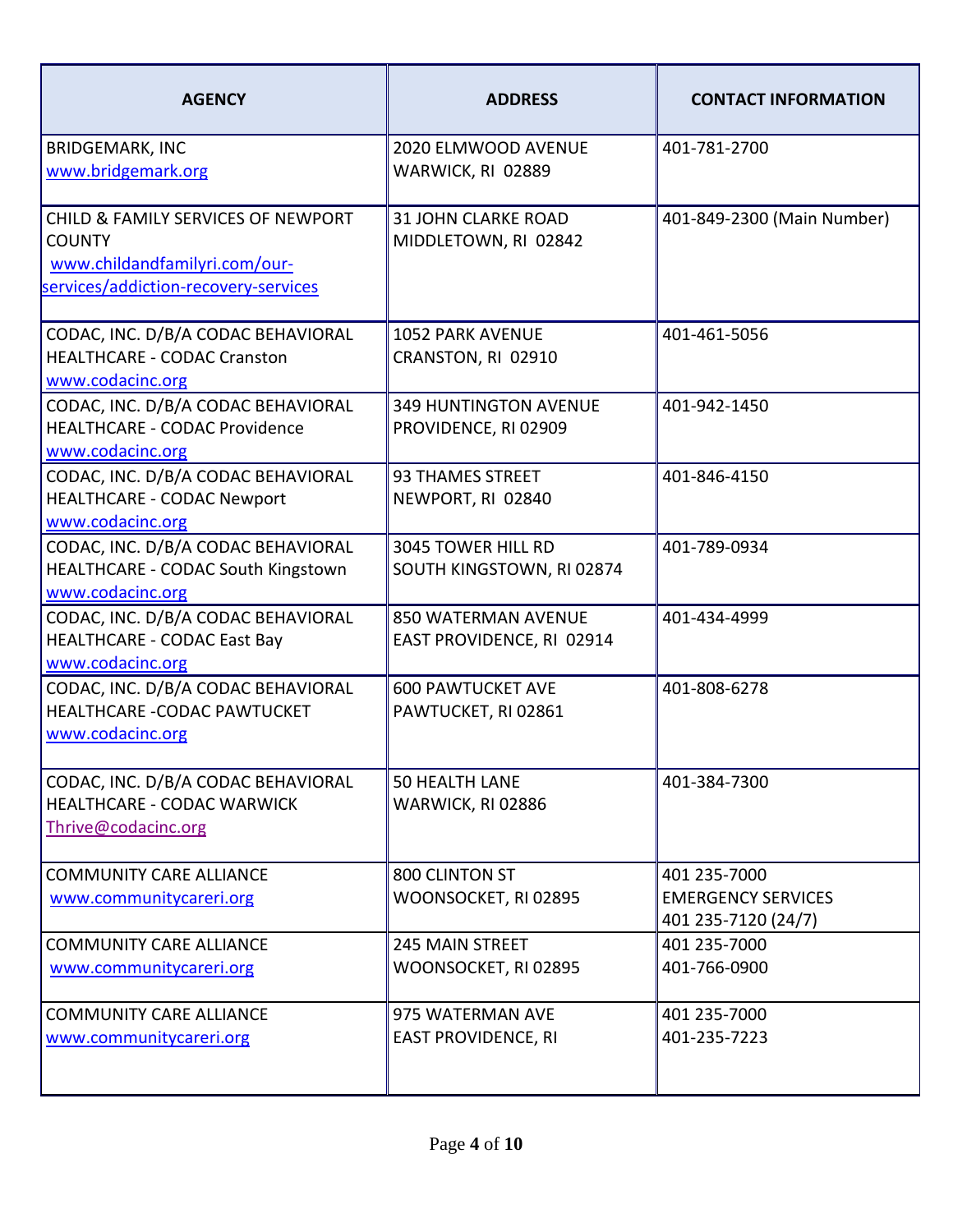| <b>AGENCY</b>                                              | <b>ADDRESS</b>              | <b>CONTACT INFORMATION</b> |
|------------------------------------------------------------|-----------------------------|----------------------------|
| <b>COMMUNITY CARE ALLIANCE: AGAPE</b>                      | <b>292 ELMWOOD AVENUE</b>   | 401 235-7000               |
| <b>CENTER</b>                                              | PROVIDENCE, RI              | 401-572-3800               |
| www.communitycareri.org                                    | HIV/AIDS SPECIALITY STAFF   |                            |
| <b>COMMUNITY CARE ALLIANCE</b>                             | <b>80 SUMMIT STREET</b>     | 401-235-7000               |
| www.communitycareri.org                                    | PAWTUCKET, RI 02860         | 728-4010                   |
| <b>COMMUNITY CARE ALLIANCE</b>                             | 1 SOCIAL STREET             | 401-235-7000               |
| www.communitycareri.org                                    | WOONSOCKET, RI 02095        | 660-7298                   |
| <b>COMPREHENSIVE COMMUNITY ACTION</b>                      | <b>1090 CRANSTON STREET</b> | 401-467-9610 (Main Number) |
| <b>ADDICTION SERVICES - DORIC CENTER</b><br>www.comcap.org | CRANSTON, RI 02920          | 943-1981                   |
|                                                            | <b>191 MACARTHUR BLVD</b>   | 401-467-9610 (Main)        |
|                                                            | COVENTRY, RI 02816          | 828-5335                   |
|                                                            | 226 BUTTONWOODS AVENUE      | 401-467-9610               |
|                                                            | WARWICK, RI 02886           |                            |
| <b>EAST BAY Community Action Program</b>                   | <b>610 WAMPANOAG TRAIL</b>  | 401-431-9870               |
| www.eastbay.org                                            | EAST PROVIDENCE, RI 02914   |                            |
|                                                            | <b>2 OLD COUNTY ROAD</b>    |                            |
|                                                            | BARRINGTON, RI 02806        | 401-246-1195               |
| <b>EMMA PENDLETON BRADLEY</b>                              | <b>70 EAST STREET</b>       | 401-463-8829               |
| www.bradleyhospital.com                                    | CRANSTON, RI 02910          |                            |
| <b>FAMILY SERVICE OF RHODE ISLAND</b>                      | <b>9 PLEASANT STREET</b>    | 401-519-2300               |
| www.familyserviceri.org                                    | PROVIDENCE, RI 02906        |                            |
| <b>FAMILY SERVICE OF RHODE ISLAND</b>                      | <b>55 HOPE STREET</b>       | 401-519-2300               |
| www.familyserviceri.org                                    | PROVIDENCE, RI 02906        |                            |
| <b>GALILEE MISSION</b>                                     | <b>268 KINGSTOWN ROAD</b>   | 401-789-9390               |
| www.galileemission.net                                     | NARRAGANSETT, RI 02882      |                            |
|                                                            | 23 ARNOLD STREET,           |                            |
|                                                            | WAKEFIELD, RI 02879         |                            |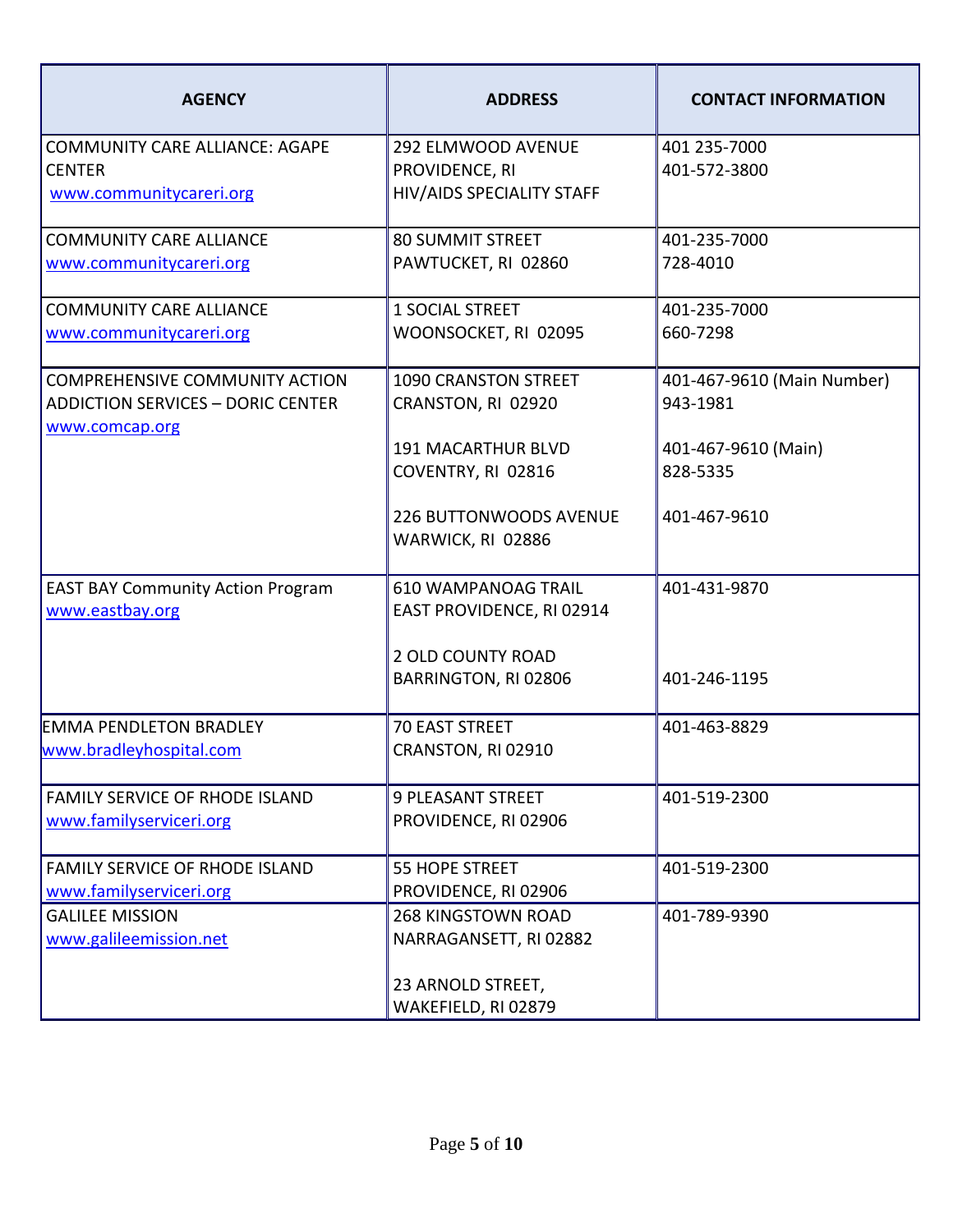| <b>AGENCY</b>                                                                                                                                                               | <b>ADDRESS</b>                                                                                                                                              | <b>CONTACT INFORMATION</b>                                     |
|-----------------------------------------------------------------------------------------------------------------------------------------------------------------------------|-------------------------------------------------------------------------------------------------------------------------------------------------------------|----------------------------------------------------------------|
| <b>GATEWAY HEALTHCARE INC. - CENTRO LA</b><br><b>FAMILIA</b>                                                                                                                | <b>105 BACON STREET</b><br>PAWTUCKET, RI 02860                                                                                                              | 401-729-8701                                                   |
| www.lifespan.org/centers-<br>services/substance-use-disorders-treatment                                                                                                     |                                                                                                                                                             |                                                                |
| GATEWAY HEALTHCARE INC. - TRI-HAB/PACS 105 BACON STREET<br><b>OUTPATIENT COUNSELING</b>                                                                                     | PAWTUCKET, RI 02860                                                                                                                                         | 401-729-8701                                                   |
| www.lifespan.org/centers-<br>services/substance-use-disorders-treatment                                                                                                     |                                                                                                                                                             |                                                                |
| <b>GATEWAY HEALTHCARE INC. - SOUTH</b><br>SHORE MENTAL HEALTH CENTER<br><b>ADDICTIONS CENTER</b><br>www.lifespan.org/centers-<br>services/substance-use-disorders-treatment | 4705A OLD POST ROAD<br><b>PO BOX 899</b><br>CHARLESTOWN, RI 02813                                                                                           | 401-364-7705<br><b>EMERGENCY SERVICES 24/7</b><br>401-364-7705 |
| <b>GROUPS RECOVER TOGETHER</b>                                                                                                                                              | 1524 ATWOOD AVENUE, Ste 243<br>JOHNSTON, RI 02919<br>176 TOLLGATE ROAD, Unit 202<br>WARWICK, RI 02886<br>55 BEACH STREET, Unit 7-B-2C<br>WESTERLY, RI 02891 | 401-683-8313<br>713-497-9709<br>713-497-9709                   |
| <b>MAP BEHAVIORAL HEALTH</b>                                                                                                                                                | <b>66 BURNETT STREET</b><br>PROVIDENCE, RI 02907                                                                                                            | 401-785-0050                                                   |
| NEWPORT COUNTY COMMUNITY MENTAL<br>HEALTH CENTER www.nccmhc.org                                                                                                             | 127 JOHNNYCAKE HILL ROAD<br>MIDDLETOWN, RI 02842<br>42 VALLEY ROAD, SUITE 3A<br>MIDDLETOWN, RI 02842                                                        | 401-846-1213<br><b>EMERGENCY SERVICES (24/7)</b>               |
| NORTHEAST FAMILY SERVICES, INC                                                                                                                                              | 2348 POST ROAD<br>WARWICK, RI 02886                                                                                                                         | 401-681-4637                                                   |
| OCEAN STATE BEHAVIORAL HEALTH, LLC<br>D/B/A OCEAN STATE RECOVERY                                                                                                            | 1524 ATWOOD AVE<br>JOHNSTON, RI 02919                                                                                                                       | 401-443-9071                                                   |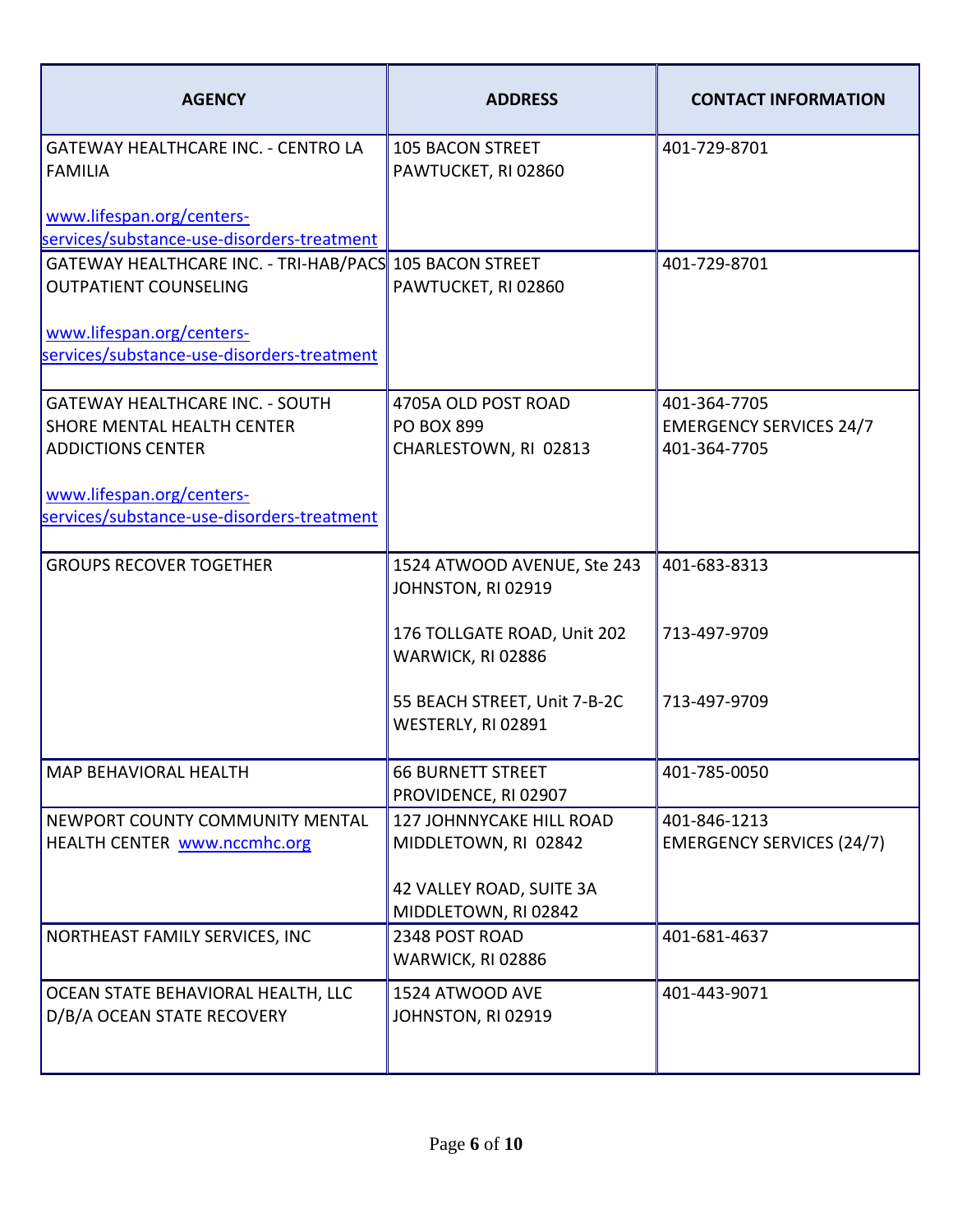| <b>AGENCY</b>                                                                                       | <b>ADDRESS</b>                                       | <b>CONTACT INFORMATION</b>                             |
|-----------------------------------------------------------------------------------------------------|------------------------------------------------------|--------------------------------------------------------|
| RI SUBSTANCE ABUSE TREATMENT<br>D/B/A DISCOVERY HOUSE - Woonsocket<br>www.discoveryhouse.com        | <b>1625 DIAMOND HILL</b><br>WOONSOCKET, RI 02893     | 401-762-1511                                           |
| RI SUBSTANCE ABUSE TREATMENT D/B/A<br><b>DISCOVERY HOUSE - Providence</b><br>www.discoveryhouse.com | <b>66 PAVILION AVENUE</b><br>PROVIDENCE, RI 02905    | 401-461-9110                                           |
| THE INNER YOU                                                                                       | 1023 Post Road,<br>Warwick, RI 02888                 | 401-391-5489                                           |
|                                                                                                     | 1395 Atwood Avenue,<br>Johnston, RI 02919            | 401-773-7116                                           |
|                                                                                                     | 2138 Mendon Road, Suite 103A<br>Cumberland, RI 02864 | 401-773-7106                                           |
|                                                                                                     | 712 Putnam Pike<br>Glocester, RI 02814               | 401-773-7116                                           |
| THE PROVIDENCE CENTER<br>https://providencecenter.org                                               | 530 NORTH MAIN ST<br>PROVIDENCE, RI 02904            | 401-276-4020 (for all adult<br>intake)                 |
|                                                                                                     |                                                      | $274 - 7111 -$<br><b>EMERGENCY SERVICES (24/7)</b>     |
| THE PROVIDENCE CENTER<br>https://providencecenter.org/                                              | 174 ARMSTICE BLVD.<br>PAWTUCKET, RI 02860            | 401-276-4020 (for all adult<br>intake)<br>401-415-8808 |
| THE PROVIDENCE CENTER                                                                               | 134 THURBERS AVE, Suite 212                          | 401-276-4020 (for all adult                            |
| https://providencecenter.org/                                                                       | PROVIDENCE, RI 02950                                 | intake)<br>401-453-7618                                |
| THE PROVIDENCE CENTER<br>https://providencecenter.org/                                              | <b>355 PRAIRIE AVENUE</b><br>PROVIDENCE, RI 02901    | 401-276-4020 (for all adult<br>intake)<br>401-528-0123 |
| THE PROVIDENCE CENTER<br>https://providencecenter.org/                                              | <b>520 HOPE STREET</b><br>PROVIDENCE, RI 02906       | 401-276-4020 (for all adult<br>intake)                 |
|                                                                                                     |                                                      | 401-528-0123                                           |
| THE PROVIDENCE CENTER                                                                               | <b>215 TOLLGATE ROAD</b>                             | 401-276-4020 (for all adult                            |
| https://providencecenter.org/                                                                       | WARWICK, RI 02886                                    | intake)<br>401-383-6433                                |
| THE PROVIDENCE CENTER                                                                               | 580 TEN ROD ROAD                                     | 401-276-4020 (for all adult                            |
| https://providencecenter.org/                                                                       | <b>NORTH KINGSTOWN 02852</b>                         | intake)                                                |
|                                                                                                     |                                                      | 401-383-6433                                           |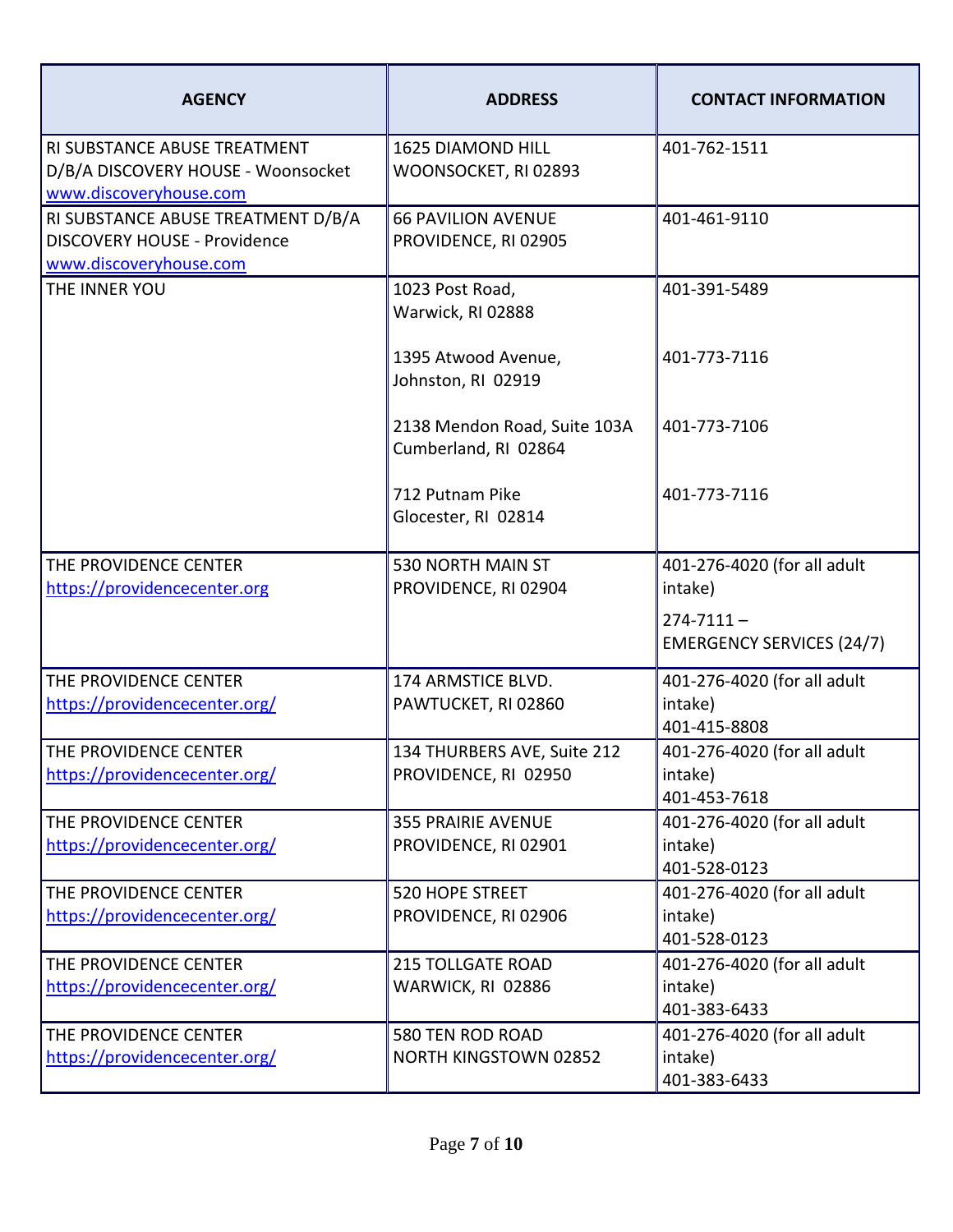| <b>AGENCY</b>                             | <b>ADDRESS</b>               | <b>CONTACT INFORMATION</b>       |
|-------------------------------------------|------------------------------|----------------------------------|
| THRIVE BEHAVIORAL HEALTH INC.             | <b>50 HEALTH LANE</b>        | 401-738-4300                     |
| https://www.thrivebhri.org                | WARWICK, RI 02886            | <b>EMERGENCY SERVICES (24/7)</b> |
| THRIVE BEHAVIORAL HEALTH INC.             | 2756 POST ROAD               | 401-691-6000                     |
| https://www.thrivebhri.org                | WARWICK, RI 02886            |                                  |
| <b>TIDES FAMILY SERVICES</b>              | <b>215 WASHINGTON STREET</b> | 401-822-1360                     |
|                                           | WEST WARWICK, RI 02893       |                                  |
| <b>TRI-TOWN SUBSTANCE ABUSE TREATMENT</b> | <b>1126 HARTFORD AVENUE</b>  | 401-351-2750                     |
| <b>SERVICES</b>                           | JOHNSTON, RI 02919           |                                  |
| www.tri-town.org                          |                              |                                  |
|                                           | 33 MAPLE AVENUE,             | 401-519-1967                     |
|                                           | <b>NORTH PROVIDENCE</b>      |                                  |
| TRINITY HEALTHY LIVING                    | 58 EAST MAIN RD              | 401-608-3322                     |
| www.trinityvillage.org.                   | MIDDLETOWN, RI 02842         |                                  |
|                                           |                              |                                  |
|                                           | 1395 ATWOOD AVENUE, Ste. 206 | 401-241-3344                     |
|                                           | JOHNSTON, RI 02919           |                                  |
| <b>VICTA LLC.</b>                         | 110 ELMWOOD AVE              | 401-300-5757                     |
| https://victalife.com/                    | PROVIDENCE, RI 02907         |                                  |

## **MEDICATION ASSISTED TREATMENT SERVICES**

| <b>AGENCY</b>                         | <b>ADDRESS</b>                 | <b>CONTACT INFORMATION</b> |
|---------------------------------------|--------------------------------|----------------------------|
| ADDICTION RECOVERY INSTITUTE -        | <b>31 NORTH UNION STREET</b>   | 401-725-2520               |
| <b>PAWTUCKET</b><br>www.methadone.com | PAWTUCKET, RI 02860            |                            |
| ADDICTION RECOVERY INSTITUTE -        | 205 HALLENE ROAD Ste 102       | 401-737-4788               |
| <b>WARWICK</b>                        | WARWICK, RI 02886              |                            |
| www.methadone.com                     |                                |                            |
| BEHAVIORAL HEALTHCARE GROUP           | 82 POND STREET                 | 401-727-1287               |
| <b>(BHG LVII, LLC)-PAWTUCKET</b>      | PAWTUCKET, RI 02860            |                            |
| BEHAVIORAL HEALTHCARE GROUP           | 985 PLAINFIELD STREET          | 401-946-0650               |
| <b>(BHG LVII, LLC)-JOHNSTON</b>       | JOHNSTON, RI 02919             |                            |
| BEHAVIORAL HEALTHCARE GROUP           | <b>86 BEACH STREET</b>         | 401-596-0969               |
| <b>(BHG LVII, LLC)-WESTERLY</b>       | WESTERLY, RI 02891             |                            |
| BEHAVIORAL HEALTHCARE GROUP           | <b>160 NARRAGANSETT AVENUE</b> | 401-941-4488               |
| <b>(BHG LVII, LLC)-PROVIDENCE</b>     | PROVIDENCE, RI 02907           |                            |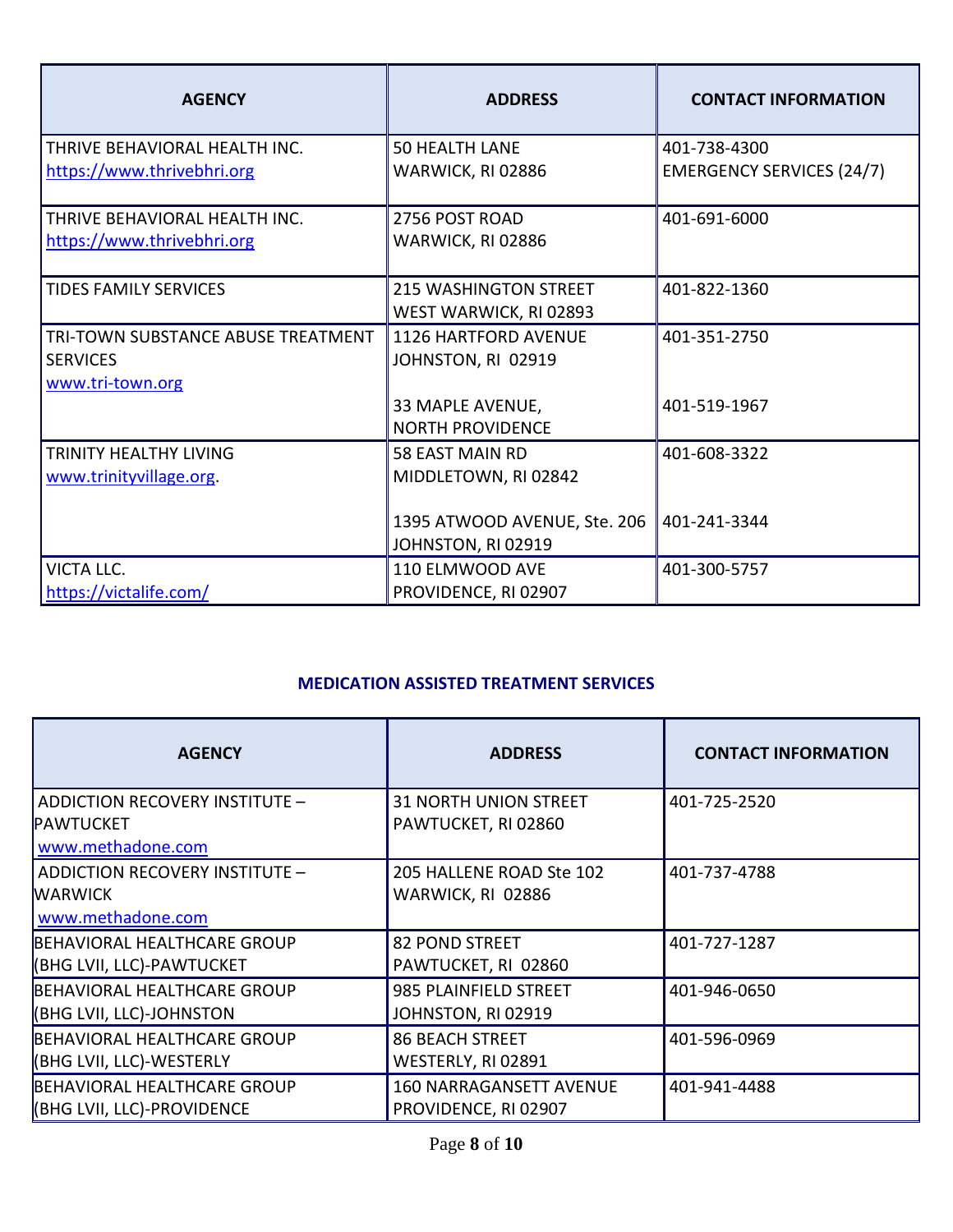| <b>AGENCY</b>                                                                                  | <b>ADDRESS</b>                                          | <b>CONTACT INFORMATION</b> |
|------------------------------------------------------------------------------------------------|---------------------------------------------------------|----------------------------|
| BEHAVIORAL HEALTHCARE GROUP<br>(BHG LVII, LLC)-MIDDLETOWN                                      | 26 VALLEY ROAD, UNITS 201 & 202<br>MIDDLETOWN, RI 02842 | 401-552-4673               |
| CODAC, INC. D/B/A CODAC BEHAVIORAL<br>HEALTHCARE - CODAC EAST BAY<br>www.codacinc.org          | <b>850 WATERMAN AVENUE</b><br>EAST PROVIDENCE, RI 02914 | 401-434-4999               |
| CODAC, INC. D/B/A CODAC BEHAVIORAL<br>HEALTHCARE - CODAC PROVIDENCE<br>www.codacinc.org        | <b>349 HUNTINGTON AVENUE</b><br>PROVIDENCE, RI 02909    | 401-942-1450               |
| CODAC, INC. D/B/A CODAC BEHAVIORAL<br><b>HEALTHCARE - CODAC NEWPORT</b><br>www.codacinc.org    | 93 THAMES STREET<br>NEWPORT, RI 02840                   | 401-847-4150               |
| CODAC, INC. D/B/A CODAC BEHAVIORAL<br>HEALTHCARE - CODAC South Kingstown<br>www.codacinc.org   | 3045 TOWER HILL RD<br>SOUTH KINGSTOWN, RI 02874         | 401-789-0934               |
| CODAC, INC. D/B/A CODAC BEHAVIORAL<br><b>HEALTHCARE - CODAC PROVIDENCE</b><br>www.codacinc.org | <b>530 NORTH MAIN STREET</b><br>PROVIDENCE, RI 02904    | 401-942-1450               |
| CODAC, INC. D/B/A CODAC BEHAVIORAL<br><b>HEALTHCARE - CODAC WARWICK</b><br>Thrive@codacinc.org | <b>50 HEALTH LANE</b><br>WARWICK, RI 02886              | 401-384-7300               |
| CODAC, INC. D/B/A CODAC BEHAVIORAL<br><b>HEALTHCARE - CODAC CRANSTON</b><br>www.codacinc.org   | 1052 PARK AVE<br>CRANSTON, RI 02920                     | 401-461-5056               |
| <b>DISCOVERY HOUSE - PROVIDENCE</b><br>www.discoveryhouse.com                                  | <b>66 PAVILION AVENUE</b><br>PROVIDENCE, RI 02905       | 401-461-9110               |
| <b>DISCOVERY HOUSE - WOONSOCKET</b><br>www.discoveryhouse.com                                  | 1625 DIAMOND HILL ROAD<br>CUMBERLAND, RI 02893          | 401-762-1511               |
| <b>VICTA LLC.</b><br>https://victalife.com/                                                    | 110 ELMWOOD AVE<br>PROVIDENCE, RI 02907                 | 401-300-5757               |

### **EATING DISORDER SERVICES**

| <b>AGENCY</b>                                                             | <b>ADDRESS</b>                                    | <b>CONTACT INFORMATION</b> |
|---------------------------------------------------------------------------|---------------------------------------------------|----------------------------|
| BECC, LLC, D/B/A BE COLLABORATIVE CARE<br>curious@becollaborativecare.com | <b>439 BENEFIT STREET</b><br>PROVIDENCE, RI 02903 | 401-262-0841               |